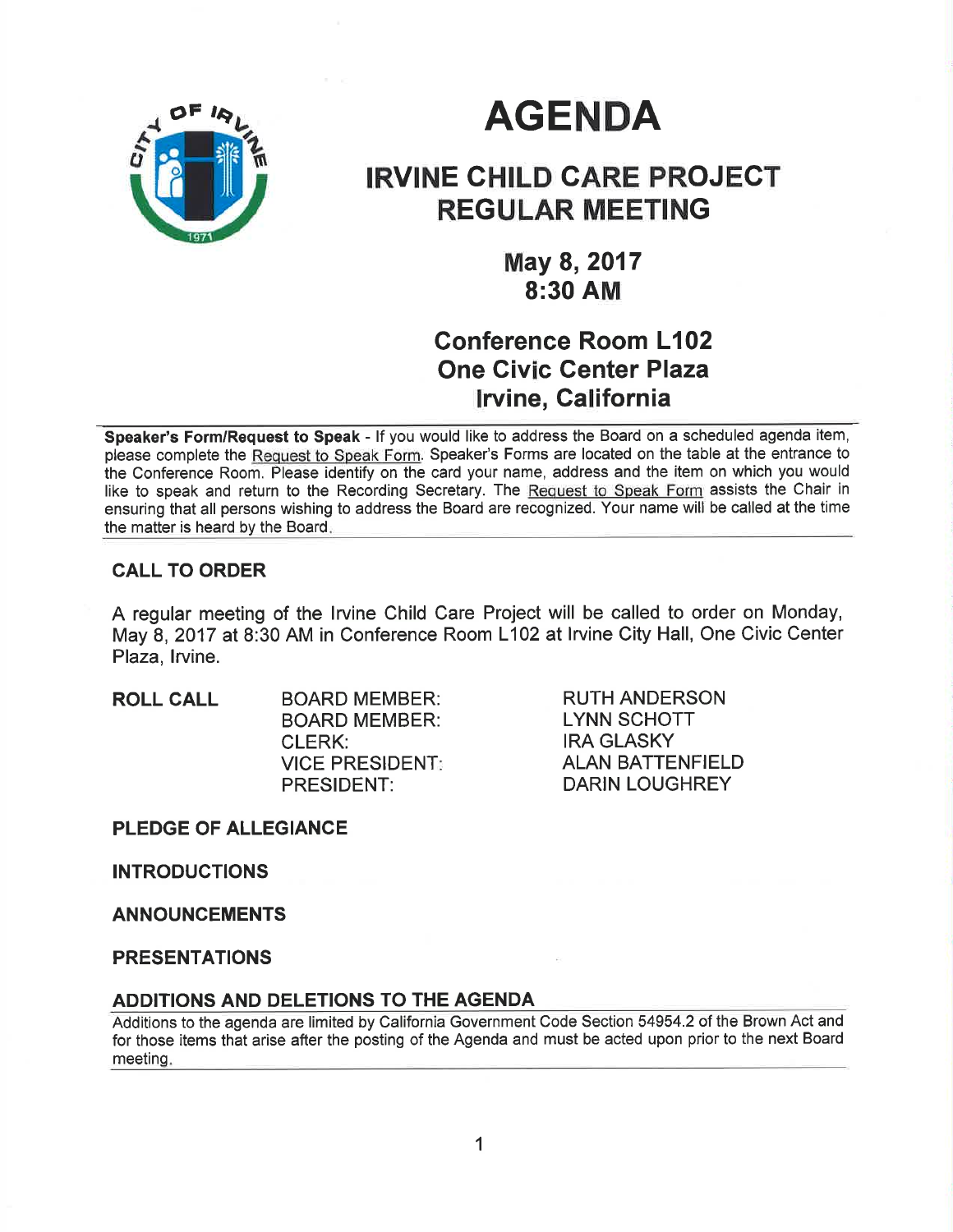### PUBLIC COMMENTS

Any member of the public may address the Board on items within the Board's subject matter jurisdiction, but which are not listed on the Agenda during PUBLIC COMMENTS. However, no action may be taken on matters that are not part of the posted agenda. PUBLIC COMMENTS are scheduled for 30 minutes and are limited to 3 minutes per person.

#### CONSENT CALENDAR

All matters listed under Consent Calendar are considered to be routine and enacted by one roll call vote. There will be no discussion of these items unless members of the Board request specific items to be removed from the Consent Calendar for separate discussion. Any member of the public may address the Board on items on the Consent Calendar. Public comments on any item or items on the consent calendar are limited to three minutes per speaker. lf you wish to speak to a particular item or items, please complete a Speakers Form and submit to Recording Secretary.

### 1. APPROVAL OF IRVINE CHILD CARE PROJECT (ICCP) MINUTES

ACTION: Approve minutes of the lrvine Child Care Project regular meeting of March 13,2017.

### 2. WARRANT REQUEST - CHILD DEVELOPMENT CENTERS, INC.

RECOMMENDED ACTION: Approve payment of \$33,536.23 to Child Development Centers, lnc. for child care development services for March 1-31, 2017.

#### 3. WARRANT REQUESTS - IRVINE CHILDREN'S FUND (ICF) SCHOLARSHIPS

RECOMMENDED ACTION: Approve payments for warrants totaling the amount of \$8,540.24 for ICF Scholarships during the month of March 2017.

- \$3,254.57 to Rainbow Rising
- . \$1,090.25 to Kids Stuff
- . \$1 ,596.22 to Koala Klub
- \$2,389.20 to Child Development Centers, Inc.
- \$ 210.00 to Creekers Club<br>● \$ 0.00 to Dolphin Club
- \$ 0.00 to Dolphin Club

## 4. WARRANT REQUEST – ICCP SCHOLARSHIPS

RECOMMENDED AGTION: Approve payments for warrants totaling the amount of \$295.00 for ICCP Scholarships during the month of March 2017.

- \$ 275.00 to Rainbow Rising<br>● \$ 0.00 to Child Developm
- \$ 0.00 to Child Development Centers, Inc.<br>• \$ 0.00 to Dolphin Club
- **S** 0.00 to Dolphin Club<br>**S** 0.00 to Creekers Clu
- \$ 0.00 to Creekers Club
- \$ 0.00 to Koala Klub<br>● \$ 20.00 to Kids Stuff
- 20.00 to Kids Stuff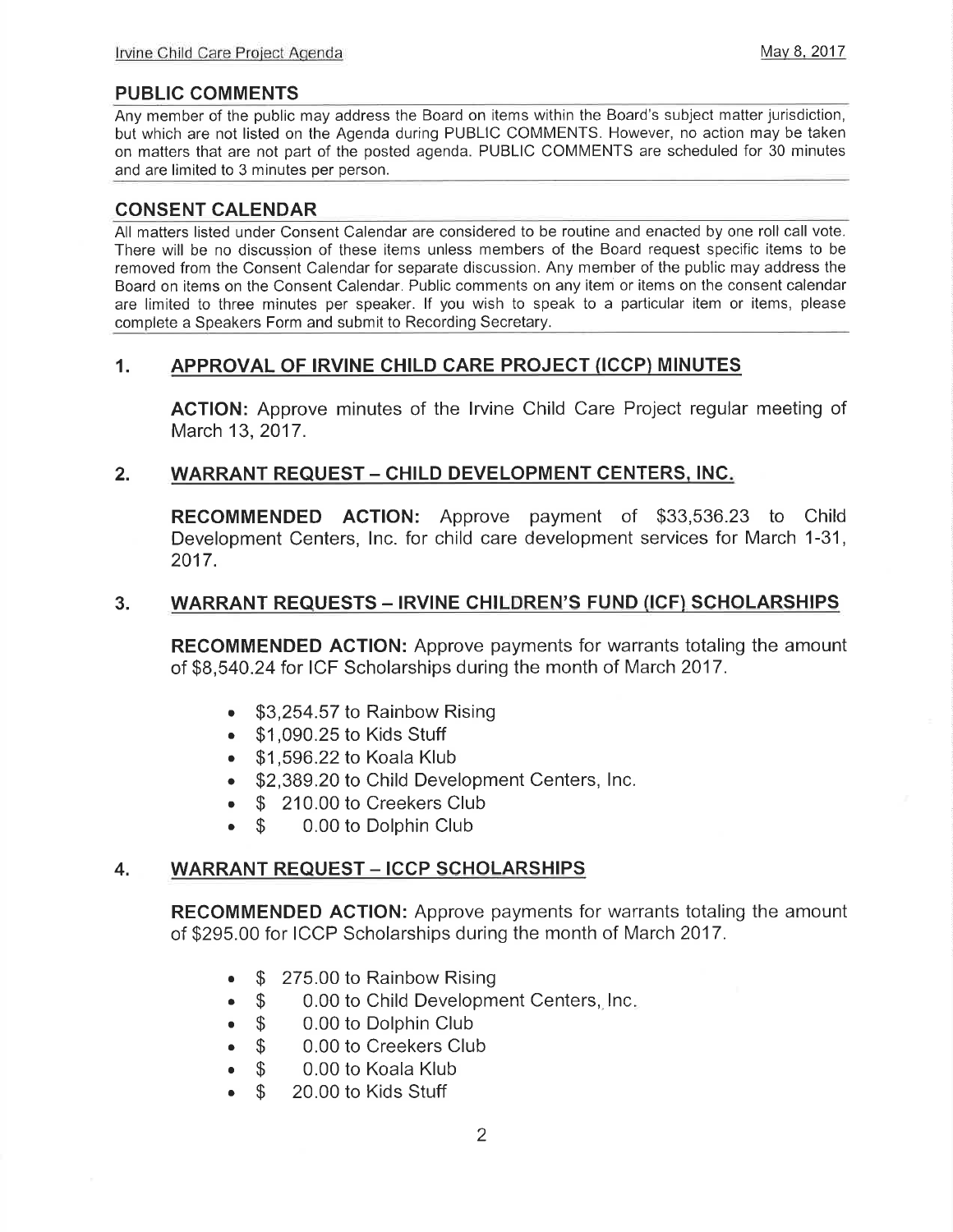#### 5. WARRANT REQUEST - IRVINE UNIFIED SCHOOL DISTRICT (IUSD)

RECOMMENDED AGTION: Approve payment of \$59,977.25 to ICCP for Facilities and Financial Support Services, Utilities, Custodial Services, Custodial Equipment Amortization and payment for sale of IUSD-owned portables for the month of March 2017.

- . \$35,200.08 for Custodial Services
- \$ 675.00 for Custodial Equip Amortization
- . \$10,589.42 for Payment of Portable Purchase
- $\bullet$  \$ 7,262.75 for Utilities
- . \$ 6,250.00 for Facilities & Financial Support

## 6. WARRANT REQUEST - CITY OF IRVINE

RECOMMENDED AGTION: Approve payment of \$22,571.64 to the City of lrvine for Program Administration, Grant Administration, and Supplies for the month of March 2017.

- . \$21 ,254.15 for Program Administration
- \$ 945.93 for Grant Administration<br>• \$ 371.56 for Supplies
- 371.56 for Supplies

#### ICCP PAYMENTS FOR APRIL 2017 7

RECOMMENDED ACTION: Review and approve April 2017 payments attached

#### ICCP EXPENSES PAID BY IUSD 8

RECOMMENDED ACTION: Review and accept attached invoices in the total amount of \$118,154.16 paid by IUSD on behalf of ICCP.

#### 9. DEPOSIT OF SCHOLARSHIP FUNDS FROM ICF

RECOMMENDED AGTION: Authorize the deposit of funds from ICF into the appropriate account as follows:

| $\bullet$ \$7,961.22 |                   | 01-005-712-00-8689 |
|----------------------|-------------------|--------------------|
|                      | $\bullet$ \$ 0.00 | 01-005-712-00-8699 |

#### 10. DEPOSIT OF STATE GRANT APPORTIONMENT

RECOMMENDED AGTION: Authorize the deposit of grant funds from the State Department of Education into the appropriate account as follows:

| $\bullet$ \$13,293.00 | 01-005-50100-8290 |
|-----------------------|-------------------|
| $\bullet$ \$ 6,106.00 | 01-005-50100-8290 |
| $\bullet$ \$27,357.00 | 01-005-50100-8590 |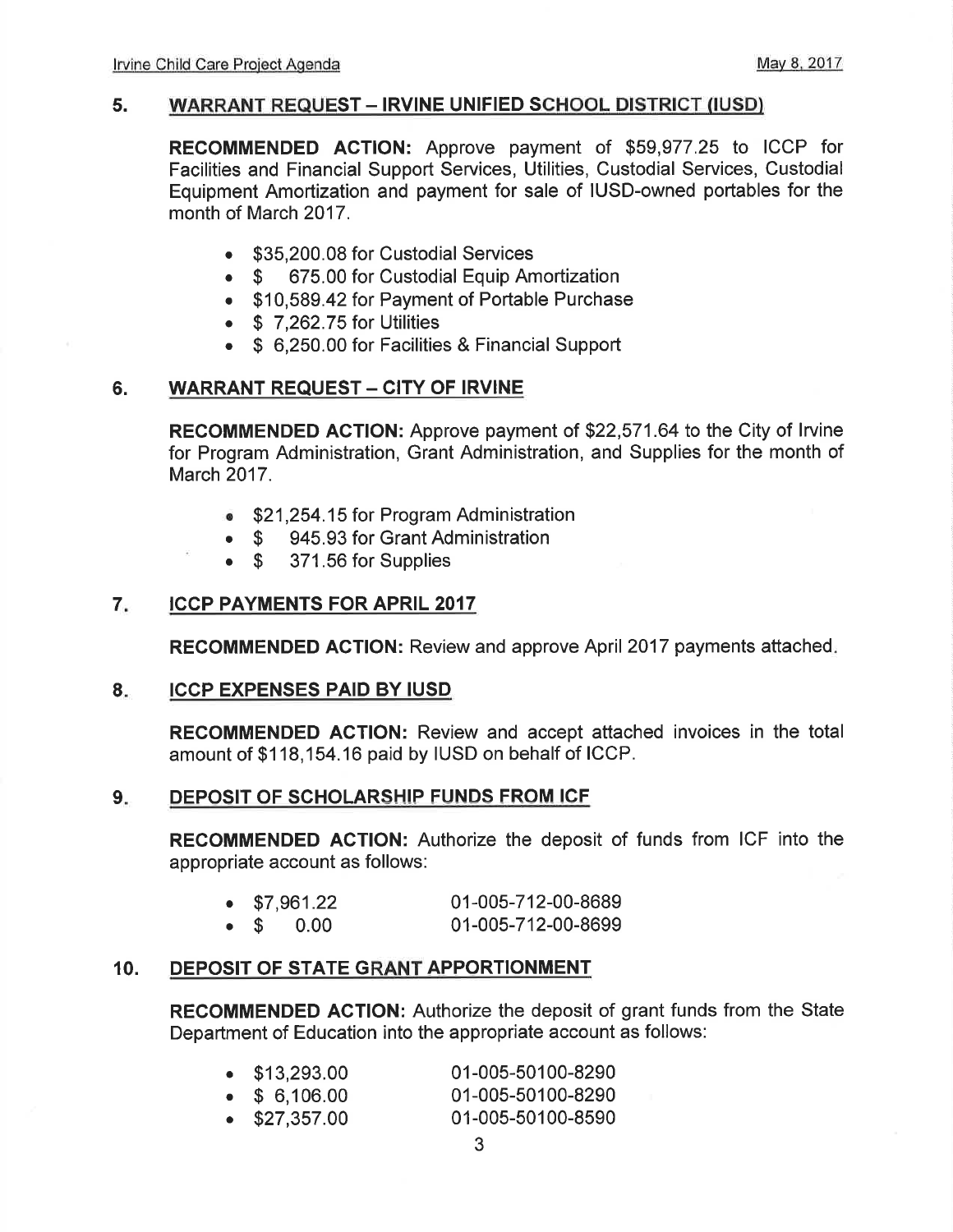#### 11. PROGRAM ASSESSMENT REVIEW COMMITTEE (PARC) VISITS

RECOMMENDED ACTION: PARC recommends the Board approve lease renewals for: Canyon View Child Development Center; College Park Rainbow Rising; Cypress Village Rainbow Rising; Meadow Park Rainbow Rising; Springbrook Child Development Center; and Turtle Rock Child Development Center.

#### BOARD BUSINESS

#### 1. PROVIDER SELECTION FOR EASTWOOD ELEMENTARY SCHOOL

RECOMMENDED ACTION: Approve Rainbow Rising as ICCP child care provider for Eastwood Elementary School effective August 24,2017.

#### 2. DETERMINATION OF FY 2017-18 CHILD CARE PROVIDER RENTAL RATE

RECOMMENDED AGTION: Approve a three percent increase to the current rental rate for FY 2017-18.

#### 3. ICCP PROPOSED BUDGET FOR FY 2017-18 WITH MULTI-YEAR BUDGET PROJECTION

RECOMMENDED AGTION: Submitted for the Board's review and discussion

#### 5. ICCP FY 2017-18 PROPOSED FACILITY REHABILITATION AND REPAIR PLAN

RECOMMENDED ACTION: Approve the FY 2017-18 Proposed ICCP Facility Rehabilitation and Repair Plan to spend up to \$120,000.

#### ICCP PROPOSED GOALS FOR FY 2017-18  $6.$

RECOMMENDED ACTION: Submitted for Board discussion and direction

#### REPORTS

- 1. FACILITIES AND BUDGET REPORT JOHN FOGARTY
- 2. ICCP ADMINISTRATOR'S REPORT TRACI STUBBLER

#### ADJOURNMENT

Next Regular Board Meeting: Monday, June 12,2017, at 8:30 AM, City of lrvine, One Civic Center Plaza, Conference Room L102, lrvine, California.